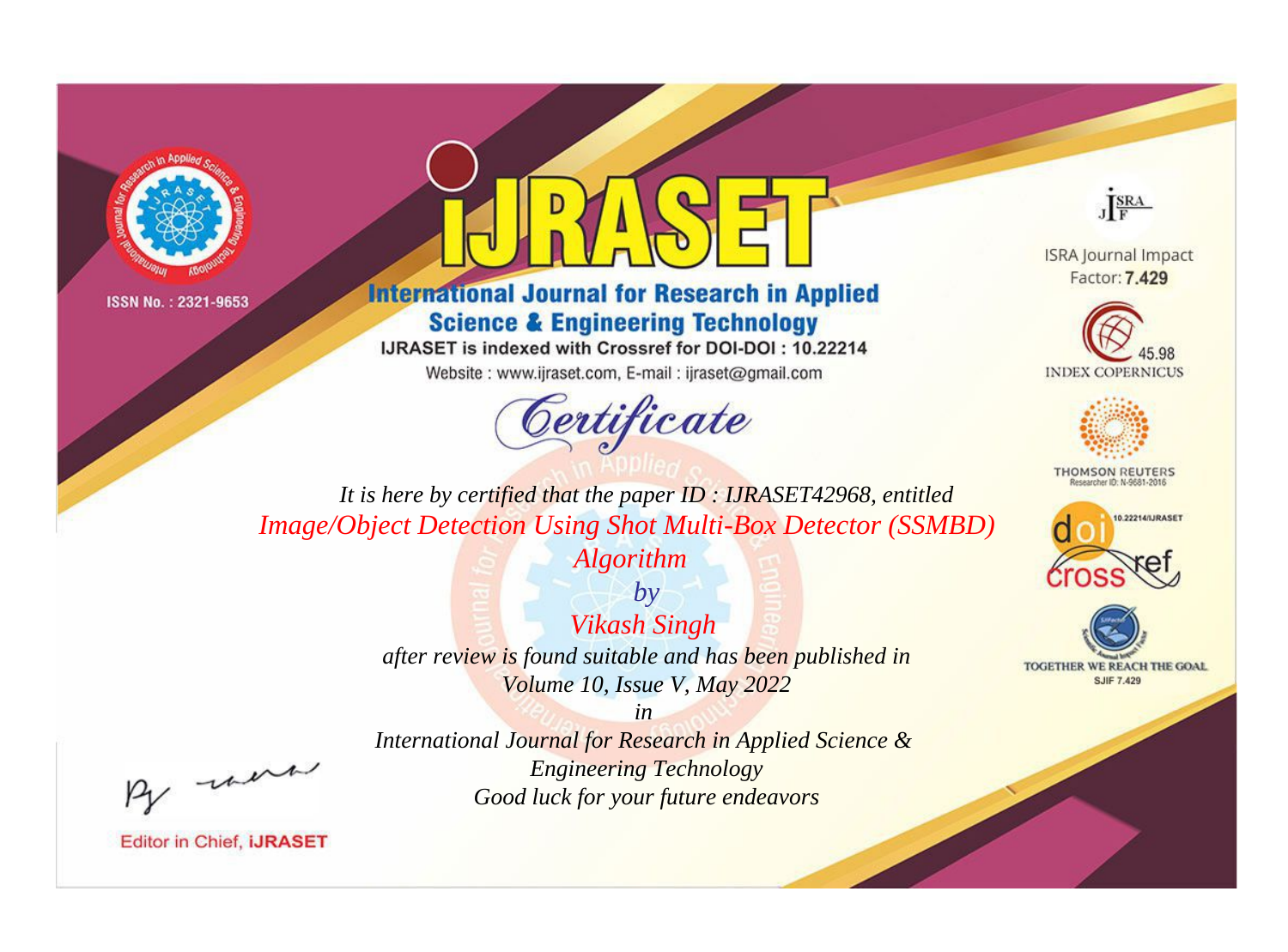



**International Journal for Research in Applied Science & Engineering Technology** 

IJRASET is indexed with Crossref for DOI-DOI: 10.22214

Website: www.ijraset.com, E-mail: ijraset@gmail.com



JERA

**ISRA Journal Impact** Factor: 7.429





**THOMSON REUTERS** 



TOGETHER WE REACH THE GOAL **SJIF 7.429** 

It is here by certified that the paper ID: IJRASET42968, entitled **Image/Object Detection Using Shot Multi-Box Detector (SSMBD)** 

**Algorithm** 

 $by$ Shalvi Sainath after review is found suitable and has been published in Volume 10, Issue V, May 2022

were

International Journal for Research in Applied Science & **Engineering Technology** Good luck for your future endeavors

 $in$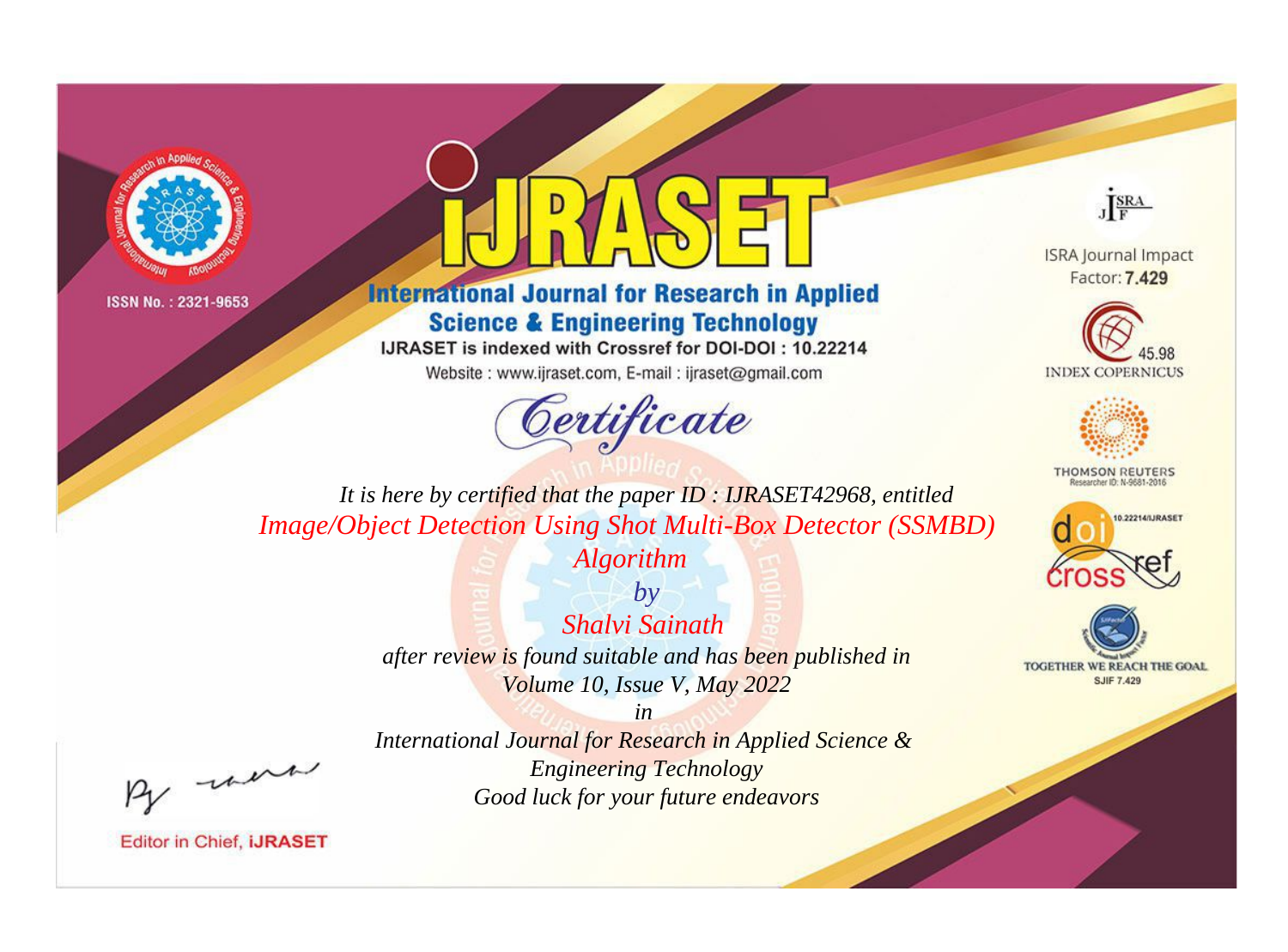



## **International Journal for Research in Applied Science & Engineering Technology**

IJRASET is indexed with Crossref for DOI-DOI: 10.22214

Website: www.ijraset.com, E-mail: ijraset@gmail.com





**ISRA Journal Impact** Factor: 7.429





**THOMSON REUTERS** 



TOGETHER WE REACH THE GOAL **SJIF 7.429** 

*It is here by certified that the paper ID : IJRASET42968, entitled Image/Object Detection Using Shot Multi-Box Detector (SSMBD)* 

*Algorithm*

*by Tarun Choudhary after review is found suitable and has been published in Volume 10, Issue V, May 2022*

, were

*International Journal for Research in Applied Science & Engineering Technology Good luck for your future endeavors*

*in*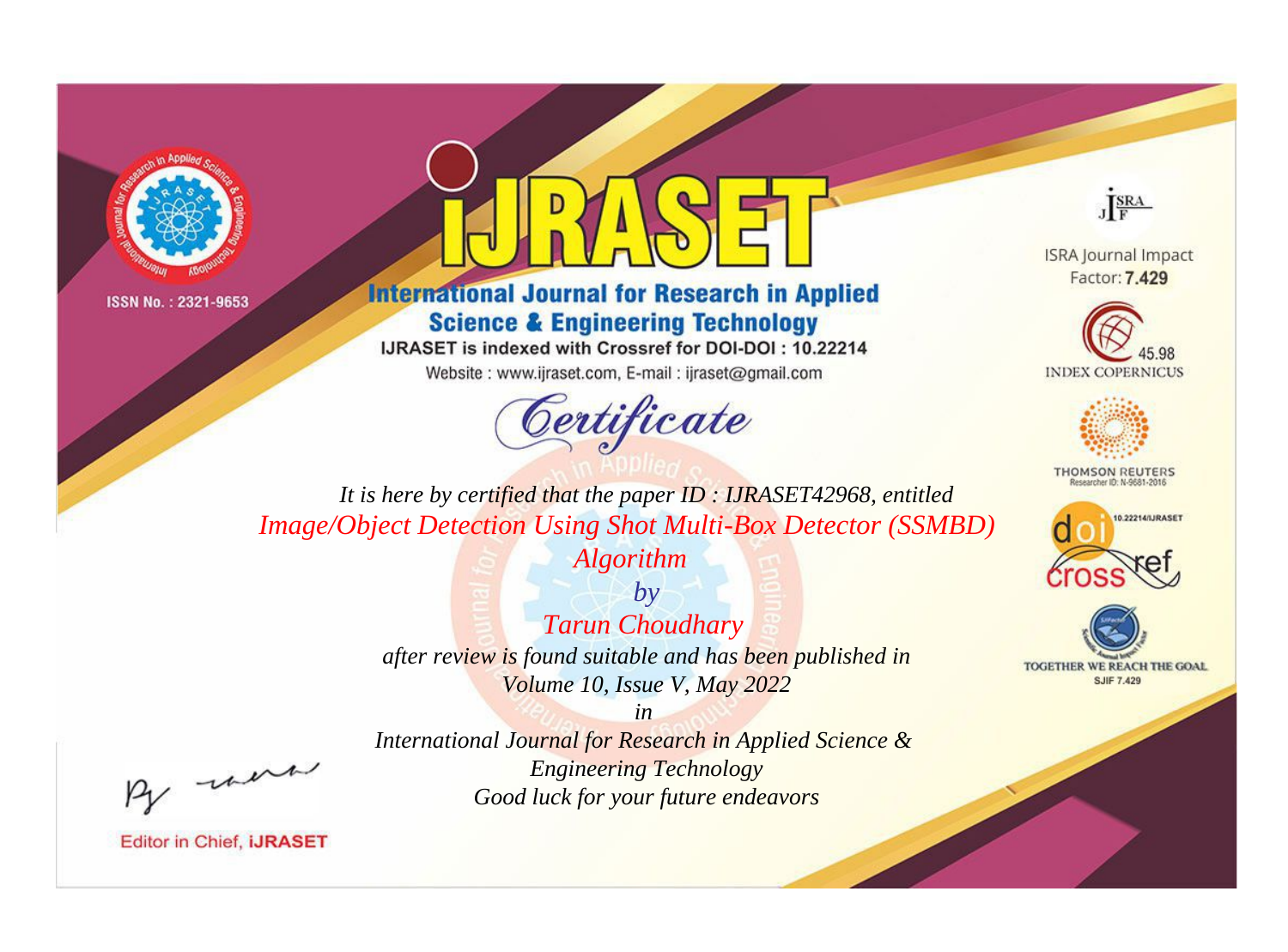



**International Journal for Research in Applied Science & Engineering Technology** 

IJRASET is indexed with Crossref for DOI-DOI: 10.22214

Website: www.ijraset.com, E-mail: ijraset@gmail.com





**ISRA Journal Impact** Factor: 7.429





**THOMSON REUTERS** 



TOGETHER WE REACH THE GOAL **SJIF 7.429** 

*It is here by certified that the paper ID : IJRASET42968, entitled Image/Object Detection Using Shot Multi-Box Detector (SSMBD)* 

*Algorithm*

*by Risabh Jain after review is found suitable and has been published in Volume 10, Issue V, May 2022*

, were

*International Journal for Research in Applied Science & Engineering Technology Good luck for your future endeavors*

*in*